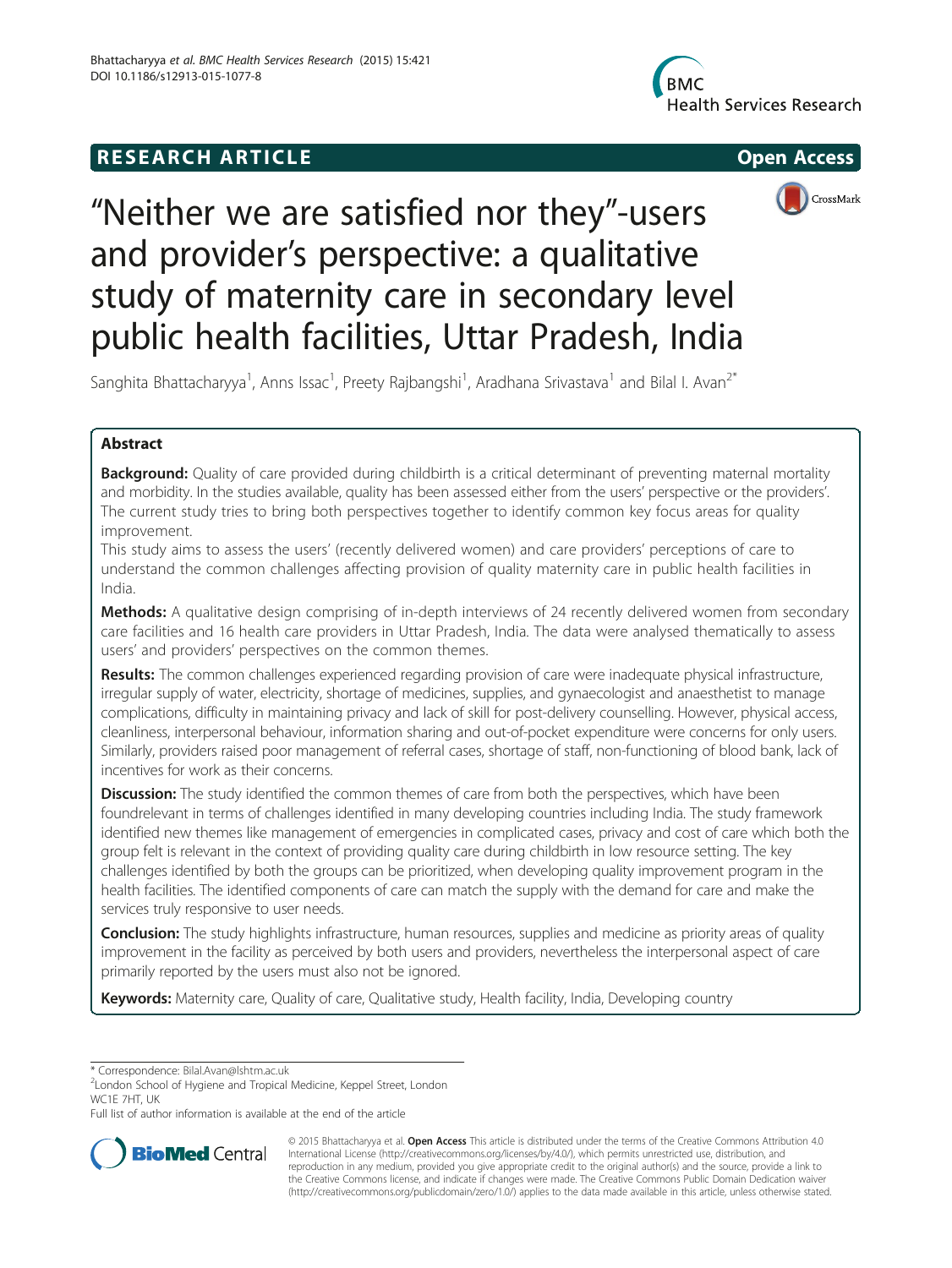#### Background

Every year about 287,000 women die due to causes associated with childbirth, and another 10 million suffer from complications related to pregnancy and childbirth [[1\]](#page-11-0). India alone accounts for about a fifth of the global maternal mortality burden [\[1\]](#page-11-0). Quality of care provided during childbirth is a critical determinant of increasing utilization of services and preventing maternal mortality and morbidity [\[2](#page-11-0), [3](#page-11-0)]. Various quality improvement models have been used to assess quality from the users' perspective [[4](#page-11-0)–[8](#page-11-0)] and also from providers' perspective [\[9, 10](#page-11-0)].

In developing country context, the focus of interventions has been on enhancing service availability. However, maintaining acceptable quality standards is a prerequisite for ensuring effective utilisation of available services [[11](#page-11-0)]. Given this context, understanding user's satisfaction with services becomes significant as a marker for high quality of care [\[7](#page-11-0)]. In addition, provider's perspective helps in capturing supply side gaps and challenges, which if addressed can lead to quality improvement in the system [\[5, 12, 13](#page-11-0)]. Evidence on quality of maternity care based on both user's and provider's perspectives would help determine those aspects of care that need strengthening in developing country contexts to support long-term demand and generate significant changes in health-seeking behaviour.

There are various frameworks to assess quality of care from user perspective like categorizing dimensions of care into structure, process and outcome that have established users' ability to evaluate quality [\[5](#page-11-0), [6](#page-11-0), [12\]](#page-11-0). There are scales to assess patient perception of care capturing dimensions like healthcare delivery, personnel, responsiveness, assurance, communication, discipline and payment of bribes, which have being tested in several countries [\[5](#page-11-0), [6, 8](#page-11-0), [13](#page-11-0)]. The study uses the Hulton et al. framework which was specifically developed for assessing quality of maternity care within institutional contexts from both user and provider perspective [\[14\]](#page-11-0). This framework conceptualizes quality from both the user's experience and providers' provision with care. [[14](#page-11-0)]. The present study adapted Hulton's framework and included eight themes applicable to both user and provider so that the common challenges in providing quality care can be identified. This included access and referral, human and physical resource, respect and dignity, privacy, cognitive support, emotional support and cost of care.

There are studies which have separately tried to understand the user's perspective of care like responsiveness, promptness, inter-personal behaviour and provider's perspective in terms of availability and competence to deliver care, provision of medicine and supplies, infrastructure. But there are few studies which have tried to combine user and provider perspectives of quality care within the same framework. Thus the present study aims to assess the users and care providers' perceptions of care to understand the common challenges affecting provision of quality maternity care in public health facilities in India. Users refer to recently delivered women who had utilised the maternity care service at the public health facilities and care providers denote all those who were associated with providing maternity care. By identifying and understanding common challenges, in terms of the difficulties experienced by the users and the obstacles faced by the service providers it may be possible to address these as part of quality improvement programs in respective facilities.

#### Methods

A qualitative descriptive study was conducted in a district in the state of Uttar Pradesh in Northern India. The state is positioned among the bottom-line performers in terms of health indicators, with high infant mortality rate (61) [\[15](#page-11-0)], maternal mortality ratio (359) [[16](#page-11-0)] and low percentage of institutional deliveries (25 %) [\[17](#page-11-0)]. Based on facility data, the percentage of women who faced any delivery related complications like obstructed labour or premature labour in the state was 66 % and around 19 % of women had post-delivery complications like high fever and lower abdominal pain [\[17](#page-11-0)]. The study was conducted to understand user's experiences with obstetric services and the challenges the providers faces in providing maternity care in secondary level facilities. The main focus was on the perception of the respondents on care and hence the study did not dwell deep into the technical aspects of delivery care and the actual process of care. Secondary level health facilities are designated to manage complications with child birth, and have provisions for surgical care, blood transfusion and newborn care. These facilities function as first referral units for the primary level care facilities. Among the three designated facilities in the study district, only two were functioning as secondary level health institutions and were included for the detailed study.

#### Study instruments

The data collection was aided by semi-structured, indepth interview (IDI) guides to understand user's and provider's perspectives of maternity care. Open ended questions were supported with probes, wherever necessary. The IDI guides were developed on the basis of a list of factors identified from a review of literature on users' experience with maternity care in developing countries [[18\]](#page-11-0). Themes of quality of care included were promptness of service such as availability of the health provider and transport to reach the institution; provision of appropriate medical care (primarily medicine); emotional support and privacy provided during delivery; cleanliness and hygiene of the place of delivery; interpersonal behaviour, cognitive support, and faith in the provider's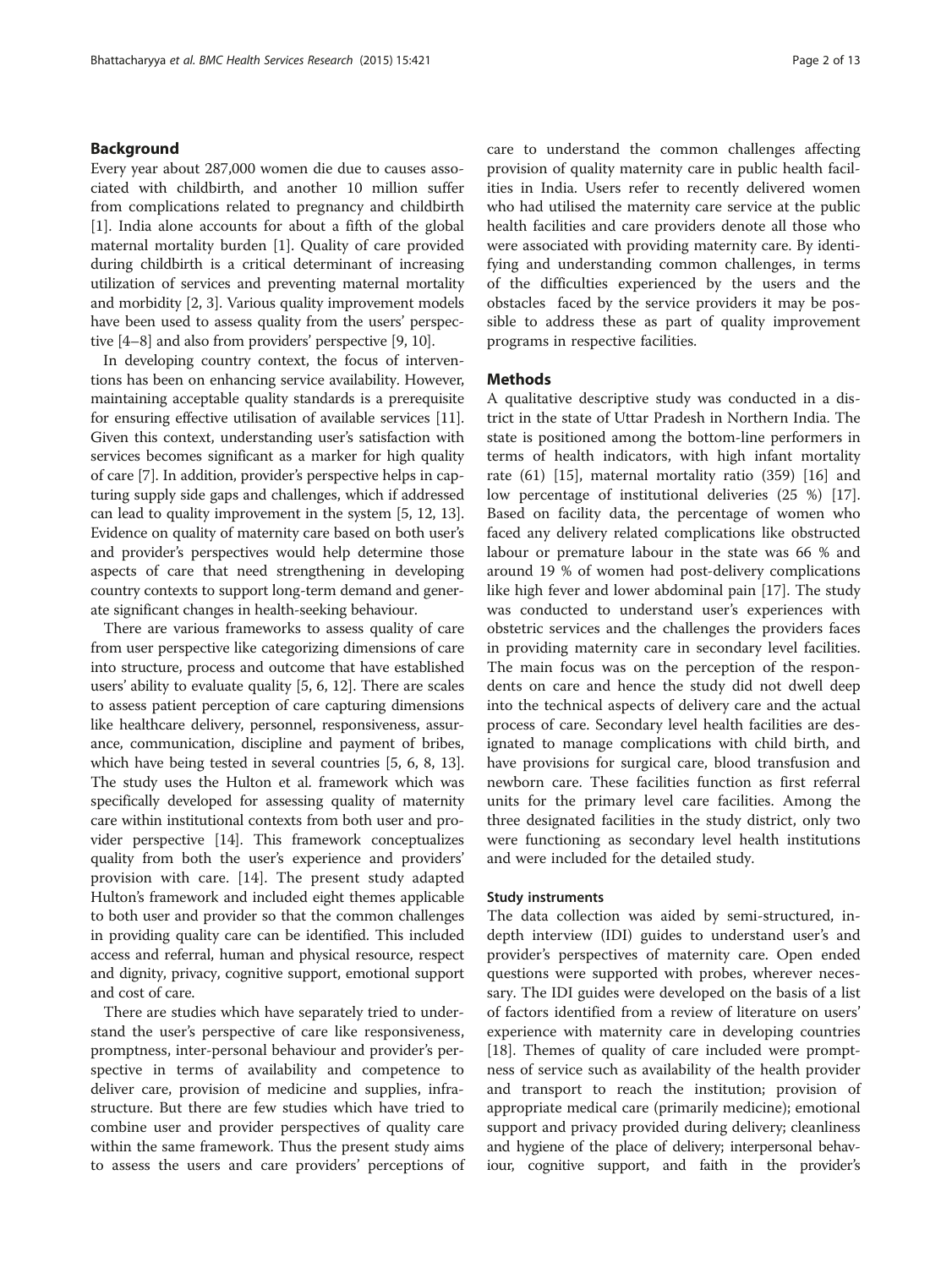competence. The instruments were translated into the local language (Hindi) spoken in the study area and were pretested in the study area before the instrument was finalised (see Additional file [1](#page-11-0)).

#### Sampling and data collection

In the present study 'user' included women who had delivered at the selected facilities and discharged 7–42 days prior to the interview. 'Care providers' included medical officer, gynaecologist, anaesthetist and nurses at the facility level (who were directly involved in maternity care) as well as community health workers (who act as a bridge between users and facility). A list of all users who had delivered at selected facilities and discharged within 7–42 days prior to the interview was collected from the respective facilities. From the list, users were selected purposively to include both normal and complicated deliveries. This was done to understand the differences in the perspective of quality of services rendered. The complicated deliveries included the cases where delivery was conducted through vagina using vacuum or forceps and through surgical procedure. This also included the cases where users suffered from immediate postpartum complications like haemorrhage and sepsis. Only users with live births were included in the study. The study team took help of community health workers to track the users. IDIs were conducted till no new significant responses were emerging, so the final sample included 24 recently delivered women.

Similarly, health care providers who were associated with provision of partum and immediate postpartum care were selected from the facility. This included nurses, doctors, gynaecologist and anaesthetist. Those who were available during the field visit and willing to participate in the study were included. Altogether twelve health providers were interviewed for the study. In addition to this, the study also included four female community health workers (Accredited Social Health Activists or ASHAs), who generally accompany users to facilities for delivery and act as a bridge between community and the health system. The study was conducted between April–May 2014.

Since the study aimed at obtaining a deeper understanding of user and provider's perceptions, in-depth interview was selected as a suitable method to elicit information. Interviews were conducted by the researchers in the local language. All the interviews with users and community health workers were conducted at their residences, whereas the other health care providers were interviewed at their respective facility as per their convenience.

#### Data analysis

Except for a few providers, all respondents allowed audio recording of their interviews. These records were transcribed verbatim and translated into English. Initially 'a

priori' codes were identified along with emerging themes from the transcripts. Information from users and providers was compared to highlight both their perspectives and the results were arranged according to the eight themes of care derived from the provision and experience of care as stated in the Hulton's framework (Fig. [1\)](#page-3-0) [[14](#page-11-0)]. The final analysis included eight themes applicable to both user and provider so that the common challenges for both standpoints in providing quality care can be identified. This included access and referral, human and physical resource, respect and dignity, privacy, cognitive support, emotional support and cost of care. Data for each theme was analysed, and codes were provided, categorising user as women who had normal delivery (Wn) and those had complicated deliveries (Wc). The provider data was coded as community health workers (CHW), nurses (Ns), and medical officer, gynaecologist and anaesthetist (Dr).

#### Ethical considerations

Ethical approval for this study was granted by the Institutional Ethics Committee of the Public Health Foundation of India (TRC-IEC-187/13). A written permission from district chief medical officer was obtained and the cooperation from head of respective secondary level health facilities was sought. Verbal consent was sought from users whereas a choice between verbal and written consent was given to the care providers. Majority of the providers opted for verbal consent. Anonymity of identity and confidentiality of information was assured to all the participants during analysis.

#### Results

#### Profile of the respondents

Majority of the users, were illiterate, and belonged to lower caste (Table [1\)](#page-4-0). All the users were unemployed. Majority of the households derived livelihood from cultivation and/or agricultural labour, and the households did not possess any ration card which deprived them from availing benefits of free/subsidised food. Significant proportion of the respondents were educationally, economically, and socially disadvantaged. Majority of the users were multi-para, 13 had normal delivery while 11 had complicated deliveries. Abnormal positioning of foetus, premature labor and prolonged labor contributed to C-section or assisted delivery.

All providers interviewed were actively involved in the process of delivery and maternity care. The majority were with a total experience in the profession ranging from 5 to 20 years (Table [2](#page-4-0)). Educational qualification of community health worker- ASHA varied from 8th class to post-graduation.

#### User and provider's perspectives

The following section presents the perspectives on the eight study themes.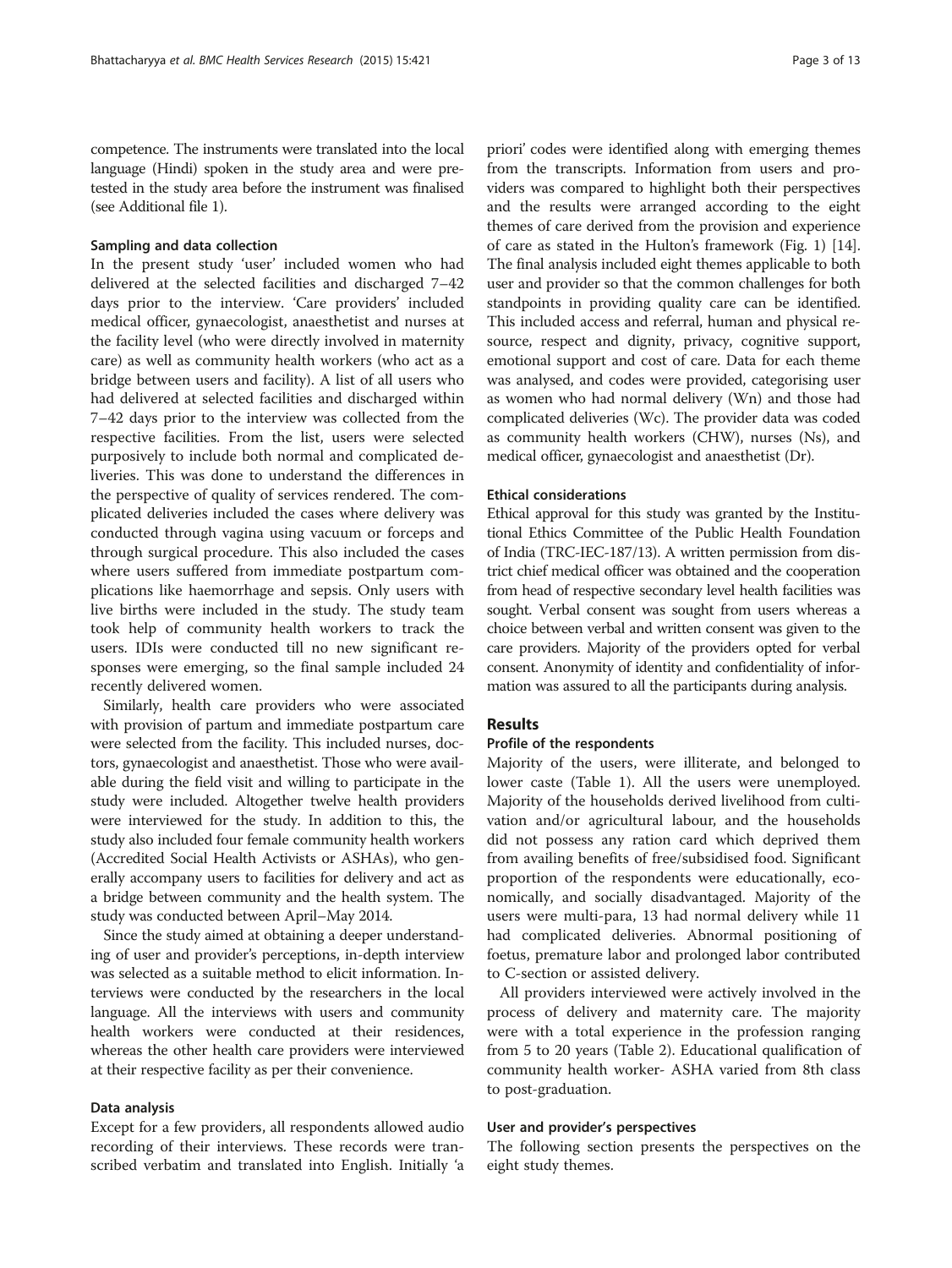<span id="page-3-0"></span>

#### Access and referral

The secondary level health facilities are envisaged primarily as first referral units (FRU), equipped to provide specialized care above the primary level health facilities. Hence, apart from providing services to those who live nearby, these facilities cater to those who were referred from lower level facilities. The sub-themes enquired here included availability and mode of transport, choice of facility, and referral process, if any.

#### Users' perspective

Among the users, only five users were referred due to delivery complications from other health facilities. All the other users approached the facility directly due to either proximity, familiarity with the facility or motivation by female community health workers. Another important reason reported for directly approaching the district level facility was the convenience of obtaining the monetary incentive for institutional delivery. Emergency transport services w started in the state few years back. Only nine users could avail these services. In several cases, the availability of ambulance was a problem and users had to wait for more than an hour.

Pain was increasing…the community health worker called the ambulance service around 11 am. The vehicle came after an hour. I reached the nearby health facility after 30 minutes. I was anaemic and had a breech baby. So they (first facility) referred me

to district hospital, which was 50 km away from the first facility. The ambulance took another 1 hour to reach the district hospital. (Wc.10)

In some other cases, nobody at the helpline received the call. Added to this, a referring health facility did not have an ambulance. So in most of the cases, users had to arrange for own transport which could be either carts, bicycle or motorcycle.

I was in great pain. My husband called the ambulance at 10 am. But no one picked up the call. Finally, we went by own cart. (Wc.3)

#### Provider's perspective

With respect to referral, according to the providers there was no coordination between the facilities at lower and higher levels of care. As per the standard care procedure, the users need to be examined and provided immediate management at the primary level facility before sending to another facility. However, the practices on the ground show that these procedures were not followed. Users were either just examined or even tried normal delivery and sent to FRU without any management.

Women came without any management even at odd hours. Several women came in serious conditions after handled by traditional birth attendants. Further, many women did not have any antenatal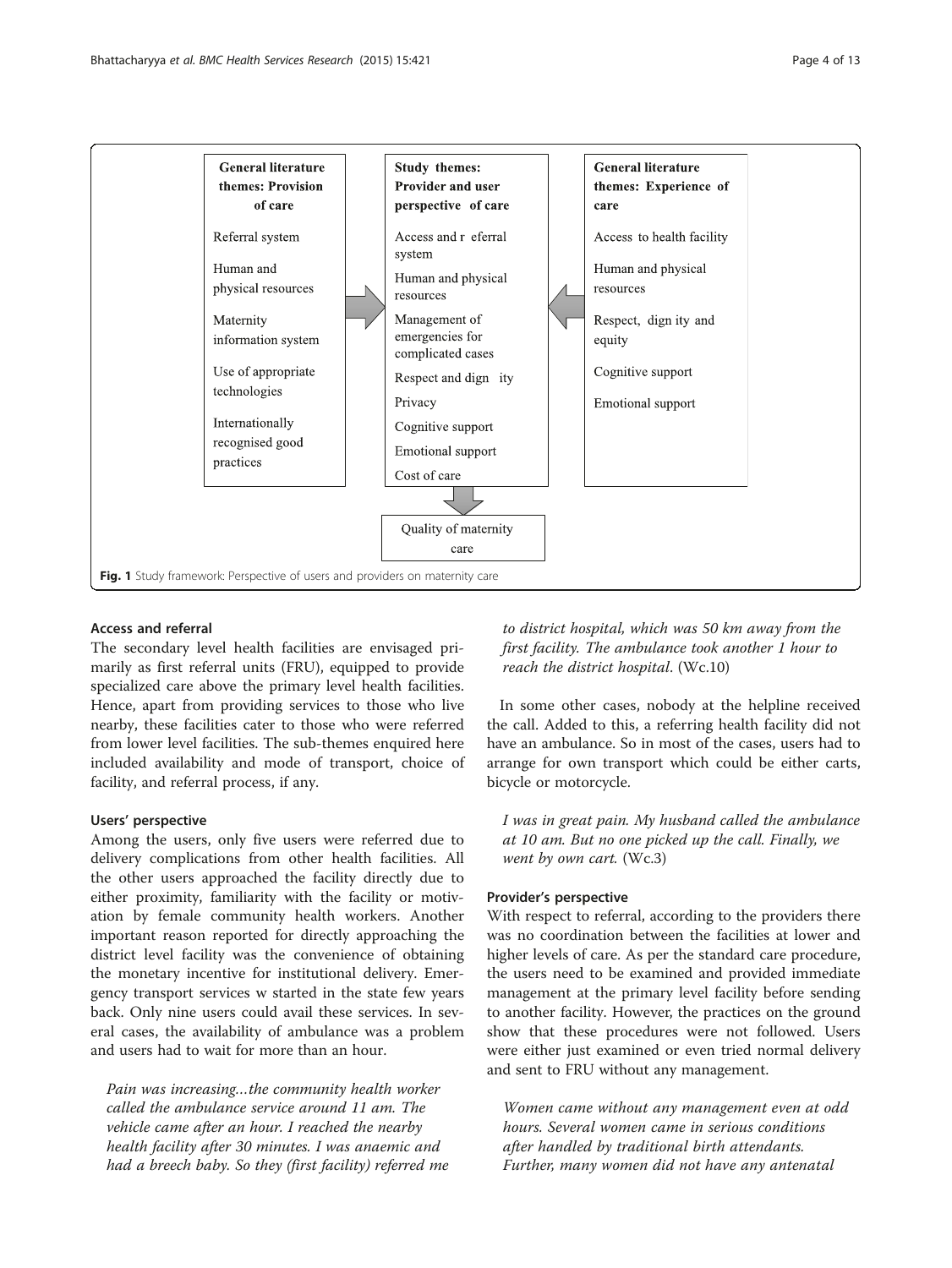care report. Many-a-times they were accompanied by one or maximum two aged females. So making arrangements for medicine, blood and laboratory tests etc. became difficult. Since the CHWs knew the practice, it was rather easy and fast when they accompany the women. (Dr.1)

In the study, CHWs accompanied users to the FRU in 13 cases. The travel time reported by the users varied from 20 min to one hour depending on the distance from the facility. When referred from a community health centre, users generally reached the secondary care facility; but when referred from there to a tertiary care facility, they often defaulted. The users either insisted for conduction of delivery at the FRU or those who could afford opted for private facilities. The reasons quoted include distance, lack of money, lack of transport, and unfamiliarity with the facility and the surroundings. The distance from FRU to tertiary level facility was around 80 km, which may take approximately  $1.5 - 2 h$ of travel by car. The present study was restricted to those users who had delivered at the selected FRUs and did not include those who were referred to a tertiary level facility. The CHWs reported that they were not happy in accompanying users to tertiary level facility.

I am not familiar with the hospital; I don't know anyone there. Even if I request, they (staff) do not listen to me. Here (secondary care facility) I know the doctors, nurses, guards, everyone else. I know what to do or where to go. (CHW1)

From the users' perspective, along with the distance to reach the facility, non-availability or delay in emergency transport were the main issues in accessing the health facility. Providers perceived the lack of proper management of referral cases by lower level facilities as a challenge for handling complicated cases.

#### Physical and human resources

The key concerns covered under physical resources included physical infrastructure of the facility such as waiting area, cleanliness, adequate bedding, staff quarters, constraints in office space and amenities for the providers; regular supply of water and electricity; and medicines and supplies. Workload and availability of facility staff were enquired under human resources. The inadequacies with infrastructure were pointed out by both users and providers.

<span id="page-4-0"></span>Table 1 Study Participants: Profile of health service users

| Characteristics                    |                                      | Frequency<br>$(N = 24)$ |
|------------------------------------|--------------------------------------|-------------------------|
| Age                                | $20 - 25$ years                      | 17                      |
|                                    | $26 - 30$ years                      | 6                       |
|                                    | Above 30 years                       | 1                       |
| Education                          | Nο                                   | 11                      |
|                                    | Yes                                  | 13                      |
| Religion                           | Hindu                                | 20                      |
|                                    | Muslim                               | 4                       |
| Caste                              | General                              | 3                       |
|                                    | Scheduled Caste                      | 12                      |
|                                    | Other Backward Caste                 | 9                       |
| Occupation of head of<br>household | Cultivator                           | 7                       |
|                                    | Agricultural labour                  | 4                       |
|                                    | Non-agricultural casual<br>labour    | 8                       |
|                                    | Self-employed outside<br>agriculture | 3                       |
|                                    | Other                                | $\overline{2}$          |
| Parity                             | First                                | 11                      |
|                                    | Second                               | 6                       |
|                                    | Third or more                        | 7                       |
| Sex of baby                        | Male                                 | 16                      |
|                                    | Female                               | 8                       |
| Type of delivery                   | Normal                               | 13                      |
|                                    | complicated                          | 11                      |
| Type of complication               | Breech                               | 3                       |
|                                    | Premature rupture of<br>membrane     | 3                       |
|                                    | Prolonged labour                     | 3                       |
|                                    | Sepsis                               | 1                       |
|                                    | Post Partum Haemorrhage              | 1                       |

Table 2 Study Participants: Profile of health service providers

| Characteristics            |                               | Frequency<br>$(N = 16)$ |
|----------------------------|-------------------------------|-------------------------|
| Level of Institution       | FRU-District Women Hospital   | 8                       |
|                            | FRU-Community Health Centre   | 4                       |
|                            | Community Health Workers      | 4                       |
| Professional Qualification | Gynaecologist                 | 2                       |
|                            | Anaesthetist                  | $\mathfrak{D}$          |
|                            | Medical Officer               | 3                       |
|                            | Auxiliary Nurse Midwife (ANM) | 5                       |
|                            | Community Health Worker- ASHA | 4                       |
| Years of total Experience  | $1-5$ years                   | 2                       |
|                            | $6-10$ years                  | 6                       |
|                            | More than 10 years            | 8                       |
| Sex                        | Male                          | 3                       |
|                            | Female                        | 13                      |
| Caste                      | General                       | 13                      |
|                            | Other Backward Caste          | 3                       |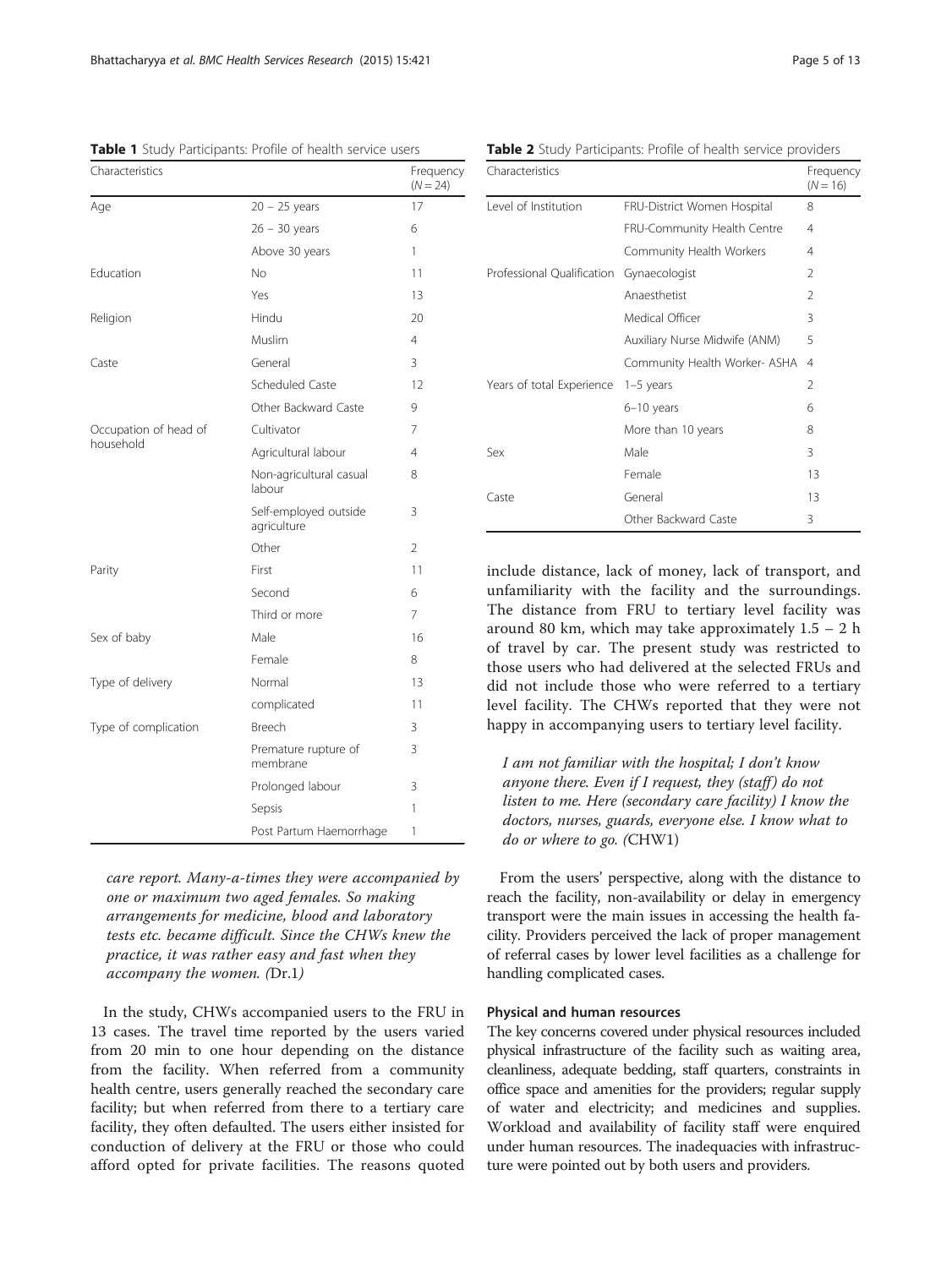#### User's perspective

There was no waiting area available for users before admission and for the accompanying persons. Both the antenatal and postnatal care wards were overcrowded. The availability of separate beds was a serious concern to the users. It was not uncommon that two users were sharing a bed. Though the facility had provision for bedding, in several instances, the quality was very poor. Users often carried their own mattresses and bed sheets from home. One female attendant was allowed to stay with the user in the postnatal care ward. However, there was no provision for bedding or seating for the attendant. So they made their own arrangements by sleeping on the floor. There was no provision for accompanying CHWs also. So in case of stay at night, they crowded in front of the emergency room or verandas. They also pointed out the unhygienic conditions of the toilets.

They (sweeper) clean the ward and toilet once a day. But the toilet is dirty most of the time. Sometimes, women do not pour enough water. Water supply is also not regular. (Wn.1)

#### Provider's perspective

One of the challenges for providers is irregular supply of water and electricity. In one of the FRU, there was a back-up generator only for the operation theatre and labour room. Even though there was a generator at the other facility, limited funding for fuel constrained its regular use. Therefore, in some cases, deliveries were conducted even in the light of candles. Air conditioning facility was provided in the operation theatre and labour room, but not in the wards. Cleanliness of toilets was reported as a concern by the majority of the users. Due to the irregular supply of water and lack of proper cleaning, some users even restrained from using the toilet. However, the providers blamed the users for unclean toilets and ward.

Our staffs take regular care in cleaning wards and toilets. However, these village people do not know how to maintain the cleanliness. They make the place dirty. (Dr.2)

Providers shared concerns of lack of infrastructural facilities like lack of proper office room, rest room, and electricity shortage during peak summers. There is a shortage of accommodation for providers within the facility compound. Some of them were staying nearby while others were commuting 35–40 km every day. The quality and quantity of equipment was another concern.

There are 10 labour tables in the facility while the average delivery load is 20 per day. Availability of stretcher is limited and many women are shifted to labour room on foot. Trolley is not working properly. (Dr.1)

Several users reported purchase of medicines, syringes, and cotton pad from outside the facility. Few providers also corroborated the inadequacy in the supply of medicines. Due to increase in the number of women using services, they advised users to make their own arrangements.

This facility is placed on the border of the block. So the women from the nearby block also utilize our services. We cannot reject them. This causes shortage of medicines. (Dr.5)

There was a huge shortage of staff reported across the facilities. Normal deliveries were conducted by nursing staff while medical officers and gynaecologist attended complicated cases. Several positions for nurses, gynaecologist and anaesthetist were lying vacant in both the facilities, and the workload was high on the remaining providers.

16 posts are sanctioned for medical officers, but only five are filled.. no pathologist and paediatrician.. Every staff is overworked. We do not get any leave. Doctors are not willing to join the Government service because of low salary and poor working conditions. (Dr.2)

There are 2 nursing staff for a shift. But the work load is too much. Managing women and infants along with documentation work is really hectic. (Ns.3)

The common challenges reported by both the users and providers include infrastructural constraints, irregular supply of electricity and water, and shortage of medicines and supplies. Heavy workload due to shortage of gynaecologist and anaesthetist, along with inadequate incentives and lack of institutional recognition were specifically pointed out by providers which interfere with delivering quality maternity care. Cleanliness, especially of toilets was a concern for users in fully utilising the services.

#### Management of emergency for complicated cases

Round the clock availability of staff, emergency supplies, diagnostic and blood transfusion facilities, and newborn complication management were probed under this theme.

#### User's perspective

In order to avoid the delay in care, the facilities relaxed the registration process and admitted the users soon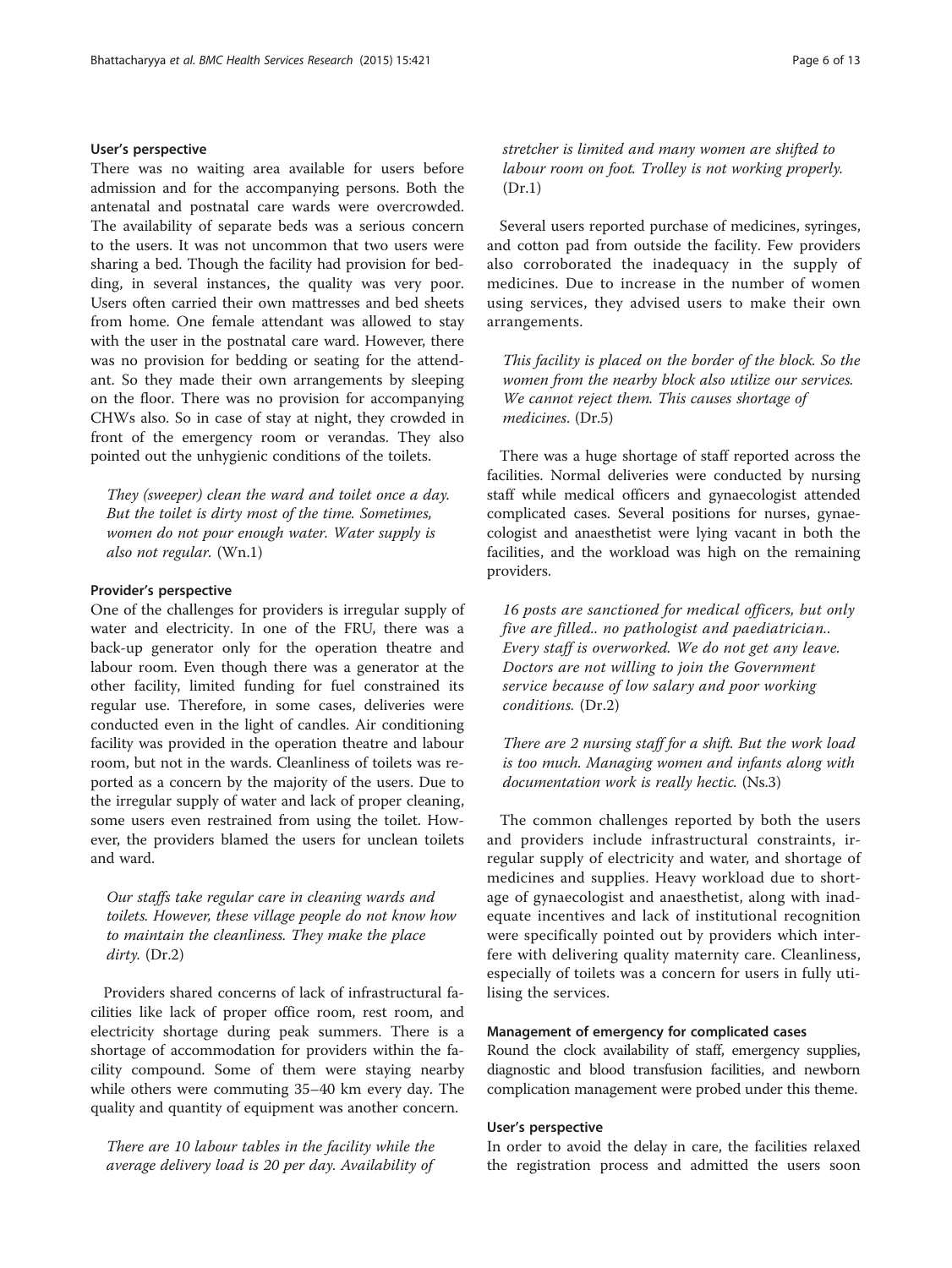after arrival. The accompanying CHW or family members completed the registration process after admitting the user. The nurses conducted the examination of users, and only in the complicated cases were the doctors involved. However, the users had mixed experience regarding promptness of care. During the time of the study at one FRU there was no full time gynaecologist, and no functioning facility for blood transfusion. Therefore, they referred all the anaemic and complicated cases (on examination) to the second FRU which was a district hospital. However, there was only one anaesthetist and so they tried to avoid surgery cases during night. Though they had linkage with a nearby blood blank, they generally discouraged blood from there due to some previous mishaps. Unless the user ensured arrangement for fresh blood, they did not admit the case at all. In general, the response was not welcoming for those who came in late evening. The facility staff asked the relatives to take the user to private facility or tertiary level facilities at night. In dire emergencies, either the anaesthetist made a special visit or they referred such cases to tertiary facility.

My due date was over. I went to the nearby community health centre, but they referred me to the secondary care facility. We reached the health facility at 5 pm. But the labour did not progress even after two hours. The baby was breech. Doctor told my family to consult a medical college, which was 85 km away from the facility. The CHW argued with the lady doctor and insisted that the delivery should be conducted at the facility itself. Finally, the doctor agreed, saying that the facility would not be responsible if anything unpleasant happened. I had an assisted delivery at 10.30 am at the very next day. (Wc.12)

#### Provider's perspective

The providers mentioned that though it is mandatory for FRUs to have provision for diagnostic and blood transfusion services, none of the facilities had a blood storage unit. The laboratory services and pharmacy were not available round the clock. So those who needed these services during evening or night, had to depend on private services near the hospitals. One facility had a linkage with blood bank in the nearby district hospital. But the facility preferred transfusion only if fresh blood was available. Due to this, most of the anaemic cases who may require blood transfusion were referred to tertiary level facility. Similarly newborn care unit was not fully developed even at the district level facility. So in case of newborn complication, the baby was referred to tertiary facility or the nearby private facility. There was no paediatrician in one of the main facilities; paediatrician from the nearby general hospital attended cases at the FRU during daytime.

Incubation facilities are limited. For newborn care we do not have radiant warmer, vitamin K cap, laryngoscope, suction cathedrae. We cannot purchase locally because they are not available here. (Dr.1)

Non-availability of gynaecologist and anaesthetist, especially at night, non-functioning of laboratory and diagnostic services round the clock, and lack of facilities to treat newborn complications were perceived as major constraints for managing complications by both the users and providers. Moreover, the providers emphasized the essentiality of functional blood transfusion facilities, lack of which hinders the very purpose of being a FRU.

#### Respect and dignity

Under this broad theme of respect and dignity, the study enquired about the nature of interpersonal behaviour with the facility staff during users' stay at the facility.

#### User's perspective

Users reported verbal and even sometimes physical abuse by the facility staff. Generally the nursing staff scolded the users when they were shouting in pain. However, users accepted it as normal practice. They even justified this and said that the shouting and moving might cause difficulties for delivery. The nursing staff did not deny this notion. They added that they could not control so many women at the same time in the labour room without applying some authority. The interaction with doctors was limited in majority of the cases. Among the respondents, all the users who had normal delivery were satisfied with the behaviour of doctors. It was mostly those who had complications with delivery who reported that the doctors and other supporting staff behaved arrogantly with them.

Nobody scolded me. But the way they communicated with us (family) was not good. They get angry easily when somebody requests them to examine the woman. (Wc.10)

They told us rudely about the difficulty in conducting normal delivery -if you want the mother and baby, agree to the surgery or take them somewhere else. (Wc.13)

#### Provider's perspective

Some providers acknowledged that users valued respectful and compassionate behaviour from providers. However,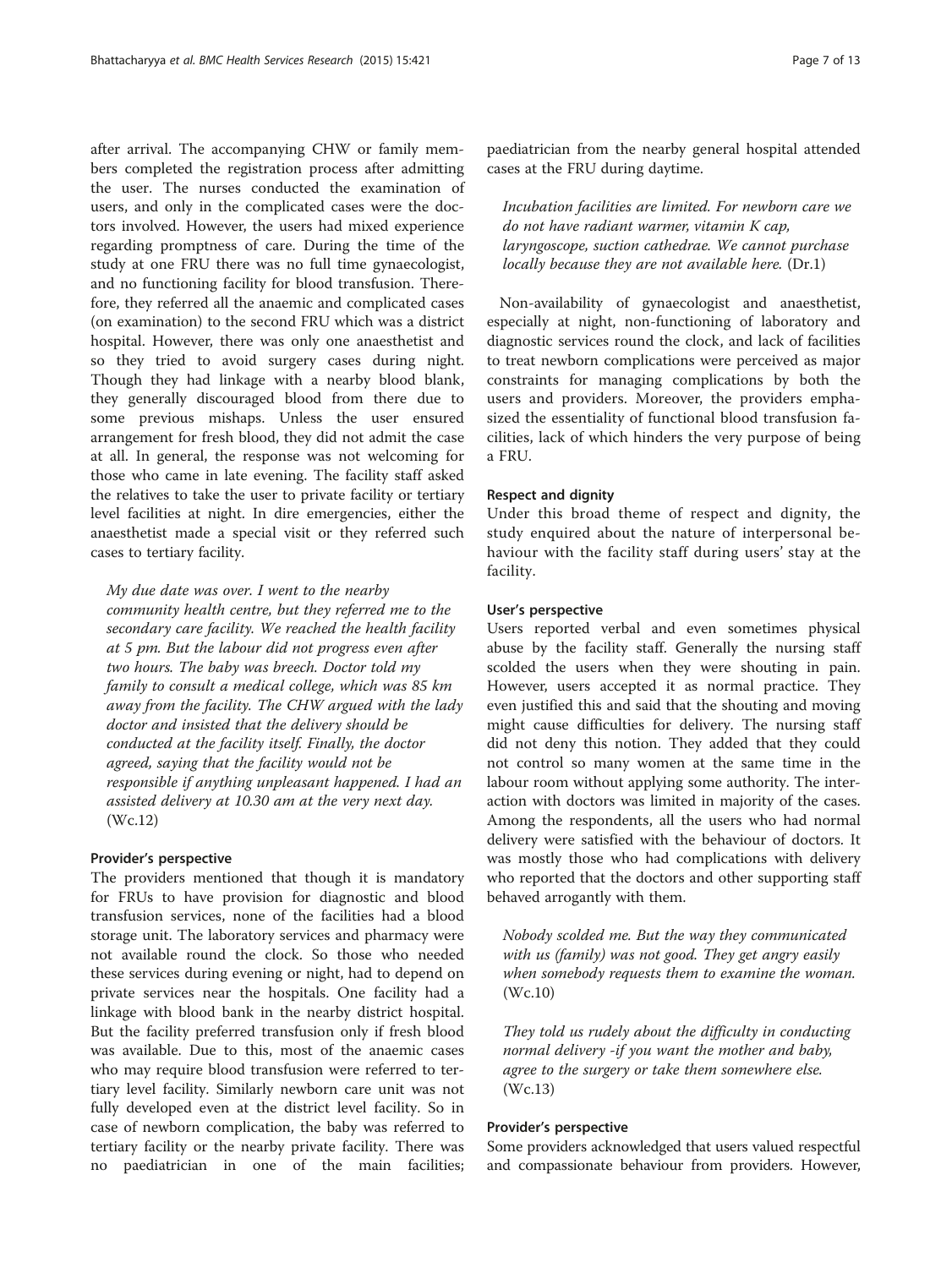they justified their behaviour in the context of heavy workload and overcrowding.

We ourselves are exhausted, we are working without any leave, then how can we talk affectionately to women? We too sometimes lose patience. (Dr.4)

The use of verbal abuse and arrogant behaviour in the facility was widely known to both the users and providers, while only women confirmed physical abuse. Mostly the users with complications explained the details of abusive behaviour since they were in higher need of facility resources and had more interactions with facility staff.

#### Privacy

The maintenance of privacy in the specific context denoted three things viz. (i) separate or curtained spaces for examination and delivery, (ii) presence of male providers, and (iii) intrusion/discomfort felt in the presence of males in wards.

#### User's perspective

The users mentioned that there was no dividing screen between labour tables though the labour room was curtained. Some of the antenatal and postnatal wards had curtains while others did not. Except during the visiting time, mostly female relatives were allowed inside the wards. The presence of male relatives of other users was not reported as a privacy concern by the women. However, some users and their family had an objection to male gynaecologists conducting check-up and delivery.

#### Provider's perspective

The challenge the providers faced in providing adequate privacy in form of screens between delivery tables and ward beds was due to infrastructural constraint. Similarly they tried to ensure that unless there was emergency, the users were attended by female doctors.

People from village do not agree to male doctor examining female patient. The male gynaecologist needs to intervene only during an emergency.. (CHW2)

Users expressed the need for separate and curtained place for examination and delivery. Providers also shared similar concerns; however they reasoned that it was difficult due to overcrowding and infrastructural constraints. The sensitiveness of the gender of the health care provider was acknowledged by both the users and providers.

#### Cognitive support

Information sharing, seeking consent, counselling on health of mother and baby and grievance redress mechanisms were the components enquired under cognitive support.

#### User's perspective

Users valued sharing information about their health status. However, explanation of procedures and progression of labour was not communicated to either users or their relatives unless there were some complications.

They (facility staff) were giving us just instructions... buy this, bring that, do this, do that.... They never explained the reason. (Wn.3)

Majority of the users could not tell the purpose of any injection, saline and tablets given. Husband's or relative's consent was generally sought for conducting C-section procedures only.

Consent (for C-section) was taken on a form but they (facility staff) did not share the reason for taking the consent… nobody asked whether we wanted to do the operation or not. (Wc.18)

Users stayed at the facility for 3 days in case of normal delivery and 9 days in case of C-section. There were regular visits by a nurse or doctor in the postnatal care ward. Generally doctors visited once and nurses visited 2–3 times a day. However, very few users received counselling from the facility. Most often, counselling was provided by the nurse on breastfeeding, family planning and vaccination.

#### Provider's perspective

The providers admitted that they were not generally able to provide counselling due to work pressure. They added that they never share any information directly with the user because it might worsen her condition if she feels that the delivery is complicated.

Most of the users as well as providers were not aware of the existence of any mechanism to record users' feedback about the quality of services. Very few providers spoke about a complaint register or complaint box in the facility. They also acknowledged that women rarely used it.

Users felt the lack of information sharing on health status, progression of labour and other related procedures, along with limited counselling opportunities as factors interfering with the quality of services.

#### Emotional support

This theme covered supportive behaviour of facility staff and allowing family member inside labour room.

#### User perspective

In the study, the role played by facility staff in calming down users and reassuring support was limited. However, only one user reported that the nursing staff took care in consoling and motivating her during delivery.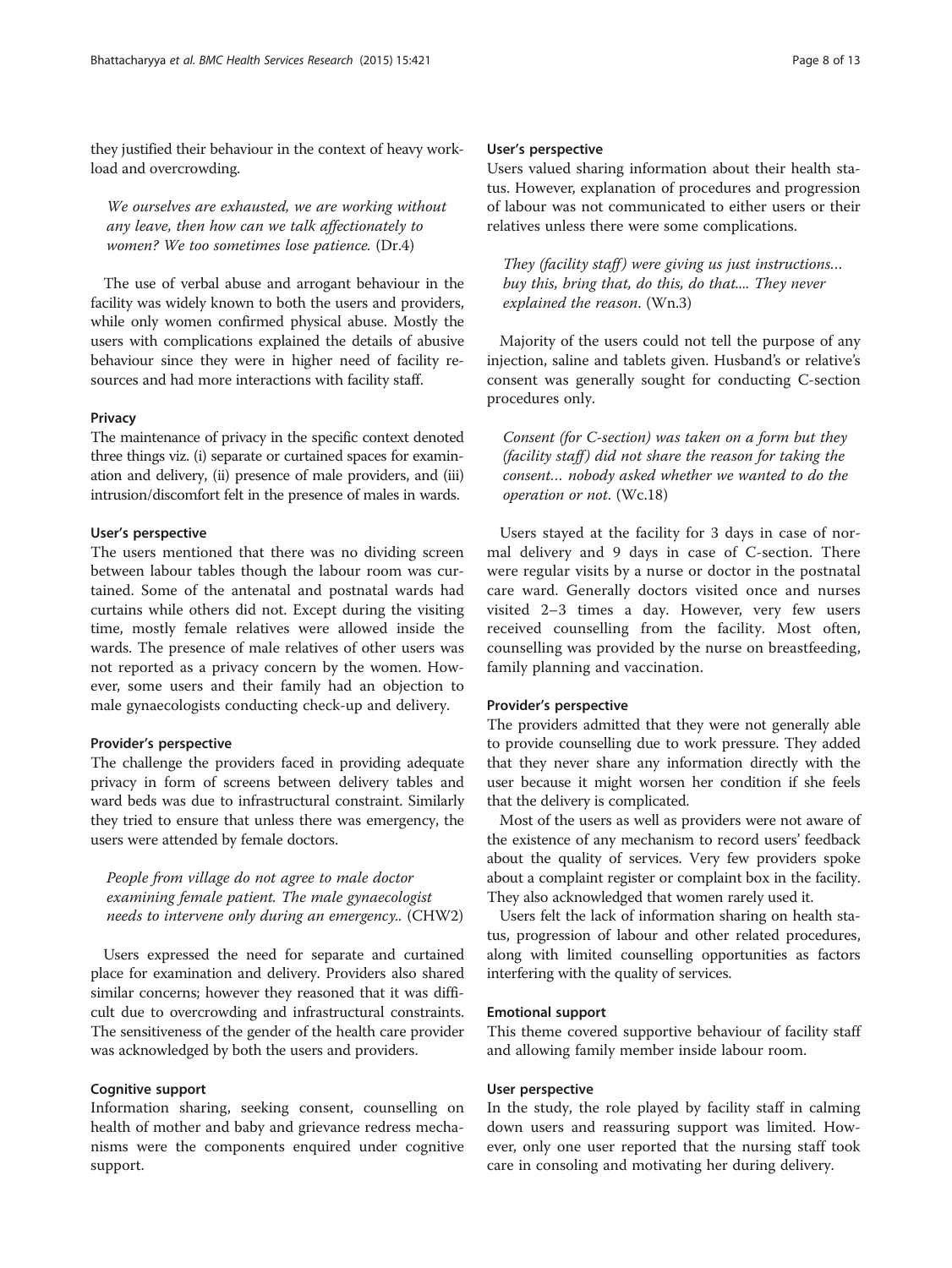Nurse and dai were very supportive. They told me not to worry and stay calm. (Wn.11)

In all the other cases this role was performed by CHW or family member. In the case of normal deliveries, CHW and a female relative were allowed inside the labour room. Users perceived this as helpful because the presence of a family member or CHW reduced the chance of verbal and physical abuse, and they provided massage and consolation to the users in pain. A respondent raised the issue of swapping of male babies reported from one of the facility some years before. So they valued the presence of a family member to ensure the safety of mother and baby. For the same reason, a respondent's family requested entry inside operation theatre, but was denied by the facility staff.

#### Provider's perspective

Though the significance of emotional support was acknowledged by the provider, they assigned it informally to the attendant of the user.

As soon as the woman enters, we make her to lie down comfortably. We console her that we will be there with her for all support… whatever difficulties arise, we will handle them. We try to keep the woman continue talking even while in pain and we will do our work simultaneously. (Ns.16)

#### Cost of care

The cost incurred for transportation, diagnostic services, medicines and supplies, informal payment, and treatment for newborn and maternal complications were organized under this theme.

#### User's perspective

The care at the public health facility was not all free of cost. The users narrated the expenditure they incurred in availing the services. The registration fees and diagnostic charges were nominal at the facility. Further, the public health facility was supposed to provide all the medicines free of cost to the users. However, many users had to spend a few hundred rupees from their own pocket due to non-functioning of diagnostic services at night, and also due to shortage of medicines and supplies. This expenditure was specifically high for those who had C-section deliveries. For instance, the cost of ultra sound scan at the facility was INR 50 while the same charged INR 400 from a private diagnostic centre. Moreover, there was a wide practice of informal payment. Depending on the sex of the baby, the amount varied from INR 400 to 800. Hence the total cost incurred for a normal delivery was nil to USD 15 while it was up to USD 50 for C-section deliveries.

Nothing is free there (hospital). If you need care, you have to spend money first. (Wn.6)

Further, some of the families had to spend several thousand for neonatal service from private hospitals.

Baby drank bad water (meconium aspiration syndrome). Since no facility was there at the public hospital, baby was taken at night to the nearby private hospital. The care for delivery at public facility and baby's treatment at private hospital together came around USD 500. (Wc.7)

The users reported that their expenditure was much more than what the monetary incentive for institutional delivery (under Janani Suraksha Yojana). Previously, the incentive (INR 1400) was distributed as direct cash payment. Due to irregularities this practice was modified and users were paid through cheque. The difficulty with this system was that the majority of the users did not have a bank account and so there was a delay in availing the incentive.

I will not recommend delivery in that facility. There are high chances that you may lose your life if you do not have money. (Wc.18)

#### Provider's perspective

Even though some of the providers acknowledged the out of pocket expenditure for medicine and supplies, they did not perceive it as a barrier for users at the public health facility and they felt the cost is much lower than in private facilities.

All the medicines are provided by the facility. Laboratory tests are carried out free of cost. Ambulance service is free. Food is provided thrice a day. Above all, women are getting monetary incentive for institutional delivery. What to expect more than this? (Dr.2)

Informal payments, expense for medicines and diagnostic services, and cost for managing newborn complications were pointed out as major cost constraints by the users. Users who had complications spent manifold than their counterparts. However, the providers with the exception of community health workers did not find cost as a barrier to women's utilisation of services. Instead, the facility based providers highlighted the attractiveness of free services provided at the public health facility along with monetary incentives for institutional delivery as a motivating factor for users. The user's difficulty in obtaining monetary incentive was shared by community health workers only.

From the eight themes arising from in-depth interviews the common challenges highlighted from both the perspectives are presented in Fig. [2.](#page-9-0)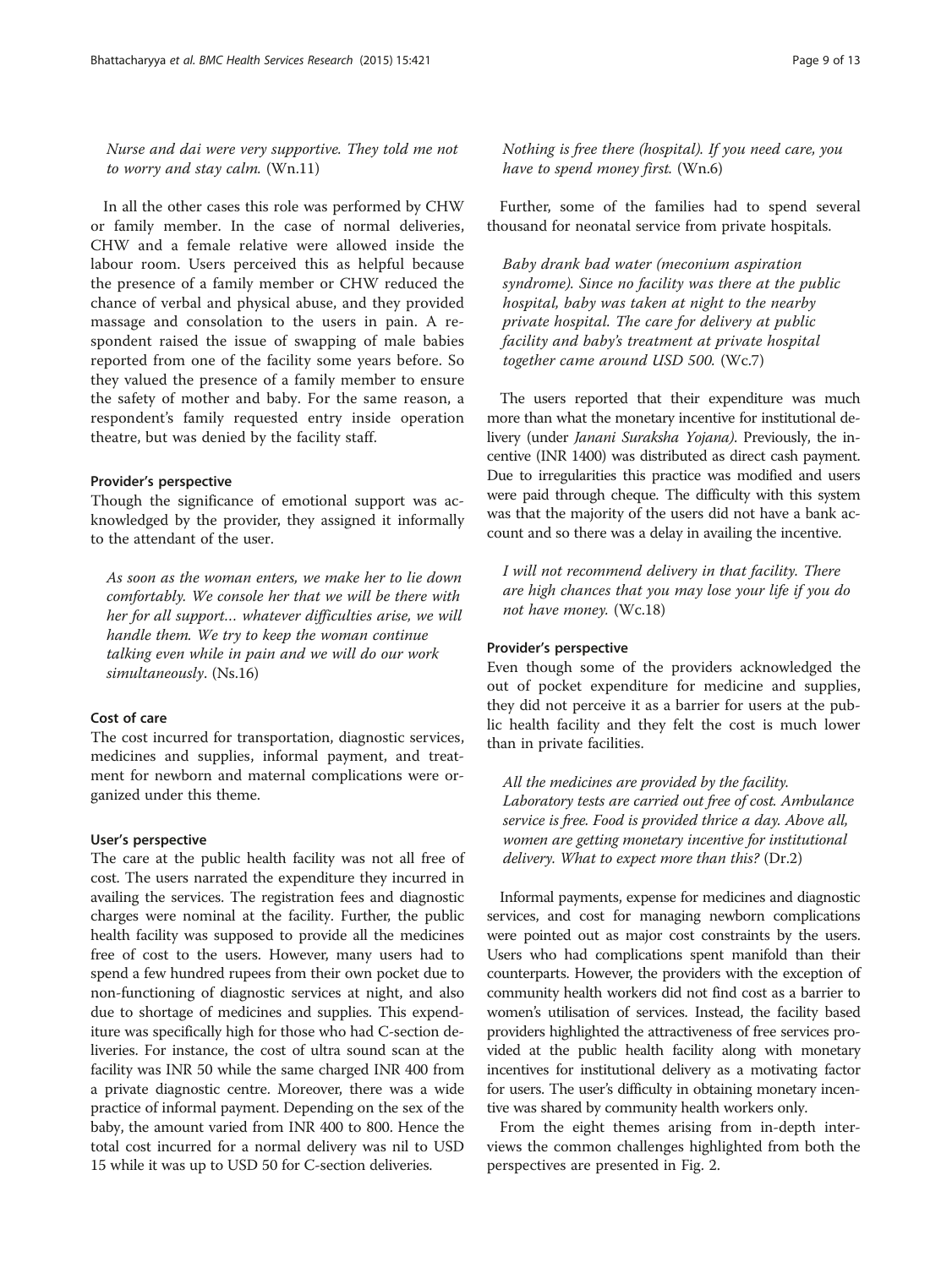

<span id="page-9-0"></span>

#### **Discussion**

The study brings out the critical elements of maternity care through the perspectives of both the users and the providers. The providers could explicitly highlight the barriers in providing quality health care, whereas the users expressed their concerns in a more implicit manner. The study highlighted the major themes of care which would only be identified as challenges by users like distance to the facility and difficulty in transportation, cleanliness of toilets, verbal and physical abuses, and arrogant behaviour of providers, non-sharing of information about care, lack of emotional support from facility staff, out-of-pocket expenditure for medicine and supplies, and informal payment for services. The interpersonal aspect of care like respect, dignity and privacy during delivery and better sharing of information could not be comprehended as challenges by providers and they did not consider them as key aspects of care which needed immediate attention at the facility. There are several studies highlighted the significance of interpersonal behaviour and privacy in influencing women's satisfaction with the facility [[8](#page-11-0), [19](#page-11-0)–[31](#page-12-0)].

From the providers' perspective, issues felt as challenges in provision of quality care refer more to structural aspects such as improper referral of complicated cases by lower level facilities, shortage of gynaecologist and anaesthetist, inadequate incentives and institutional recognition, and lack of blood transfusion facilities. Studies have indicated that adequacy of human resources is essential since a shortage of staff and insufficient skill-mix often resulted in delayed care if not denial of care [\[8, 23,](#page-11-0) [32\]](#page-12-0).

Several sub-themes were acknowledged as being common to both the user and provider, such as inadequate physical infrastructure, irregular supply of water and electricity, shortage of medicines and supplies, nonavailability of laboratory and diagnostic services at night, difficulties in managing complications during night due to shortage of gynaecologist and anaesthetist, inadequate facilities for managing newborn complications, difficulty in maintaining privacy, inadequate counselling, and complicated procedure for receiving monetary incentive. Similar inadequacies within infrastructure, problems in the supply of medicines and ill-developed emergency management facilities have been reported in studies from other developing countries [\[33, 34\]](#page-12-0).

Moreover, users were not informed about the procedures and unaware of the technicalities of care at the facility. Providers perceived users as lacking the ability to comprehend, and this led to limited information sharing even during emergencies. Thus the choice offered to the user in terms of procedures was not a free and informed one, but more often a compelled choice. The inadequate information sharing with users has been reported from other developing countries also [[31](#page-12-0), [35](#page-12-0)]. The presence of CHWs gains prominence in this context since they have better knowledge about the procedures and facility.

Cost is an important determinant for utilising institutional care. All the users found the cost at public health facility as low in comparison with the cost at a private facility. However, this does not imply that the cost was affordable to all the households. They paid for care which was meant to be free. Considering the poor economic background, many households found difficulty in arranging the money. The expenditure became manifold when the user or baby was referred to another facility due to a shortage of gynaecologist and anaesthetist and lack of technology (especially newborn care and blood bank). Several studies highlighted that the out of pocket expenditure for institutional delivery is higher than the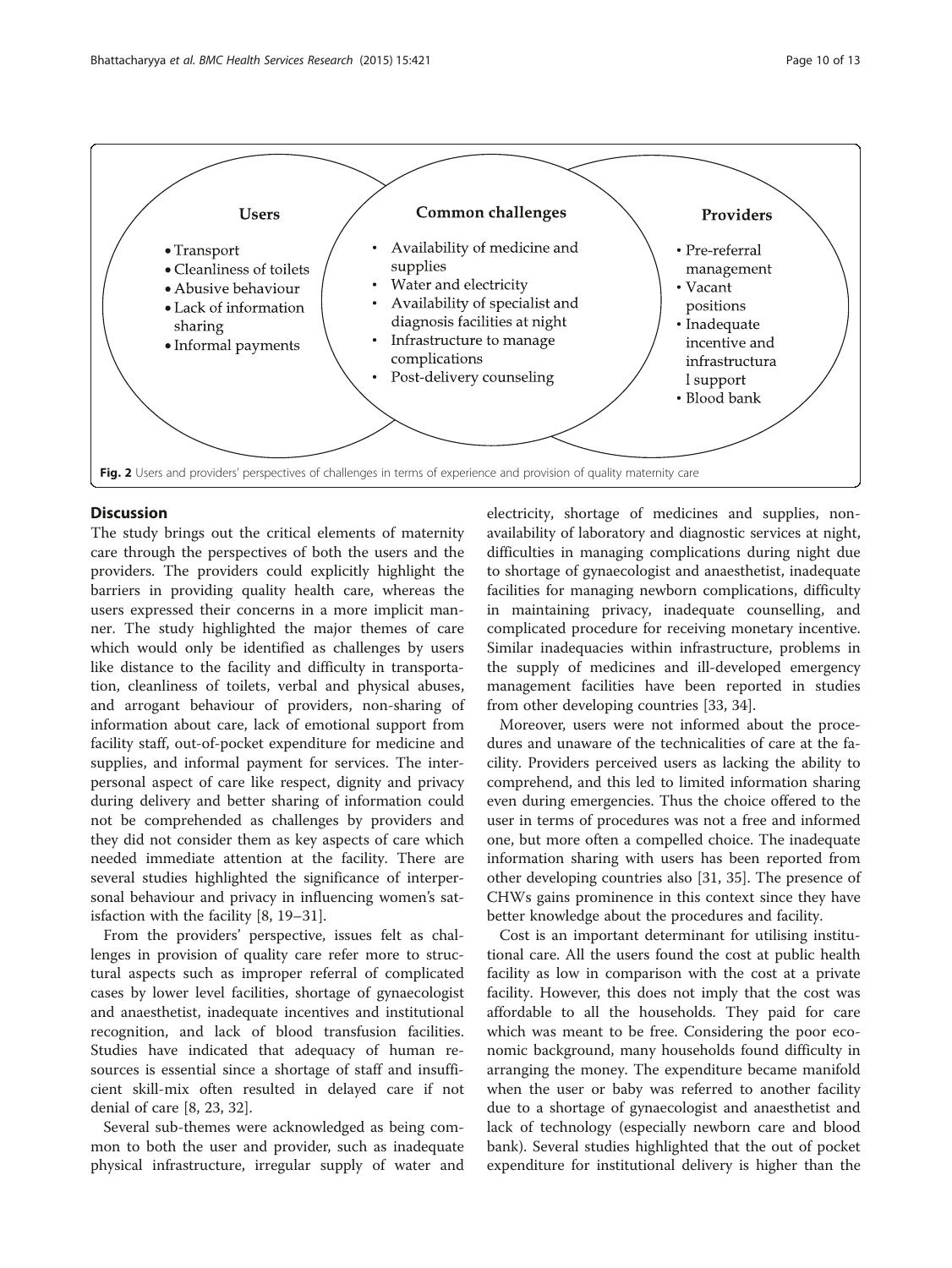Like certain other countries, [[8, 19\]](#page-11-0) physical access to health facility and cleanliness of facility [[20](#page-11-0)] remain a concern in remote areas of the States. The access and referral process gain prominence in the context of timely management of delivery complications. A study conducted in Madhya Pradesh highlighted that the inter facility referrals were poor in quality and lead to adverse birth outcomes [\[39\]](#page-12-0).

Some challenges were perceived by both the providers and users while some others were predominantly pointed out by one or the other stakeholders. Altogether the challenges mentioned by the stakeholders were complementary and interrelated. Thus an improvement in the quality of care would depend on addressing the concerns raised by both the stakeholders. The priority areas for improvement include developing infra-structure, addressing the human resource shortage, and adequate provision of medicines and supplies. This requires improved budgetary provisioning for healthcare, better human resource management, and inter-sectoral coordination to improve facility based infra-structure as well as rural transportation network. Urgent measures are needed towards equipping the FRUs with sufficient numbers of gynaecologist and anaesthetist, provision of round-the-clock laboratory and diagnostic services, fully functioning blood transfusion facility, and newborn care unit. Interpersonal care in terms of respect, dignity and privacy during delivery and better sharing of information by the providers do not require any major investment, it's the humane aspect of care that can be easily addressed and provided to the users. This must also not be ignored when delivering quality improvement initiatives.

The study did not find any difference in user's perception of care on the basis of education and socio-economic status as the study participants had a homogeneous profile. For instance, all the users were either illiterate or having primary level education. Nevertheless, depending on the type of delivery and associated complicates, there was difference in user's experience at the facility. Users with complicated delivery expressed their concerns over abusive behaviour of staff, high cost incurred for care, difficulties with transport and delay in emergency care.

Even though both the selected facilities were designated as FRUs and were supposed to have provisions for comprehensive emergency obstetric care, yet there were differences with regard to availability of staff (especially gynaecologist and anaesthetist), inadequate capacity for managing emergencies such as lack of generator, availability of diagnostic services, and linkage with blood storage unit. This resulted in multiple referrals and delayed care for users requiring emergency services due to delayed transportation from one FRU to another. A few other studies also pointed out the inadequacies of designated FRUs in India [[40, 41\]](#page-12-0).

India's concern for quality of care in health services has given rise to a series of measures for quality improvement in facilities -ranging from infrastructure norms, accreditation of facilities to community-based monitoring of public health services [[42, 43\]](#page-12-0). Quality, as envisioned in current policies and legislations, is more input-oriented with insufficient focus on outcome and responsiveness to patient's needs, like courteous behaviour by staff and explanation of diagnosis, treatment and drugs to patients. These aspects of care do not appear to be addressed, and have emerged as one of the major reasons for non-utilisation of public facilities [\[44\]](#page-12-0). The adapted framework identified the common themes of care from both the perspectives, which have been found relevant in terms of challenges identified in many developing countries including India [[19, 22](#page-11-0), [23,](#page-11-0) [31](#page-12-0), [38\]](#page-12-0). The study framework also identified new themes like management of emergencies in complicated cases, privacy and cost of care which both the group felt is relevant in the context of providing quality care during childbirth in low resource setting [[33, 34](#page-12-0), [36, 37](#page-12-0)] . So there is a need to incorporate both the user and provider perspectives in a regular manner to understand quality of services and further research for developing methods to assess maternal satisfaction of care rendered.

#### Limitations

The qualitative study design was aimed at obtaining indepth details of users' and providers' perspective. However, the sample comprises users belonging to a younger age group, with low educational levels and lower economic status, all of which can have an implication on their perception. All the users interviewed in the study had live births, so the perception may vary for those who had stillbirth. Another important concern during field enquiry was the 'courtesy bias' of respondents. In the study context, this refers to non-reporting of unpleasant facts associated with delivery that was over and also hesitancy to report about their own institutions to non-local investigators. As a result some of the themes of care could not be adequately probed particularly with the providers. The field researchers invested sufficient time in building rapport, clarified the purpose of the interview, assured confidentiality, allowed free talk, and probed wherever necessary. The study also suffers from selection bias as the user and providers were selected in a non- random way. Another limitation of the study was inability to observe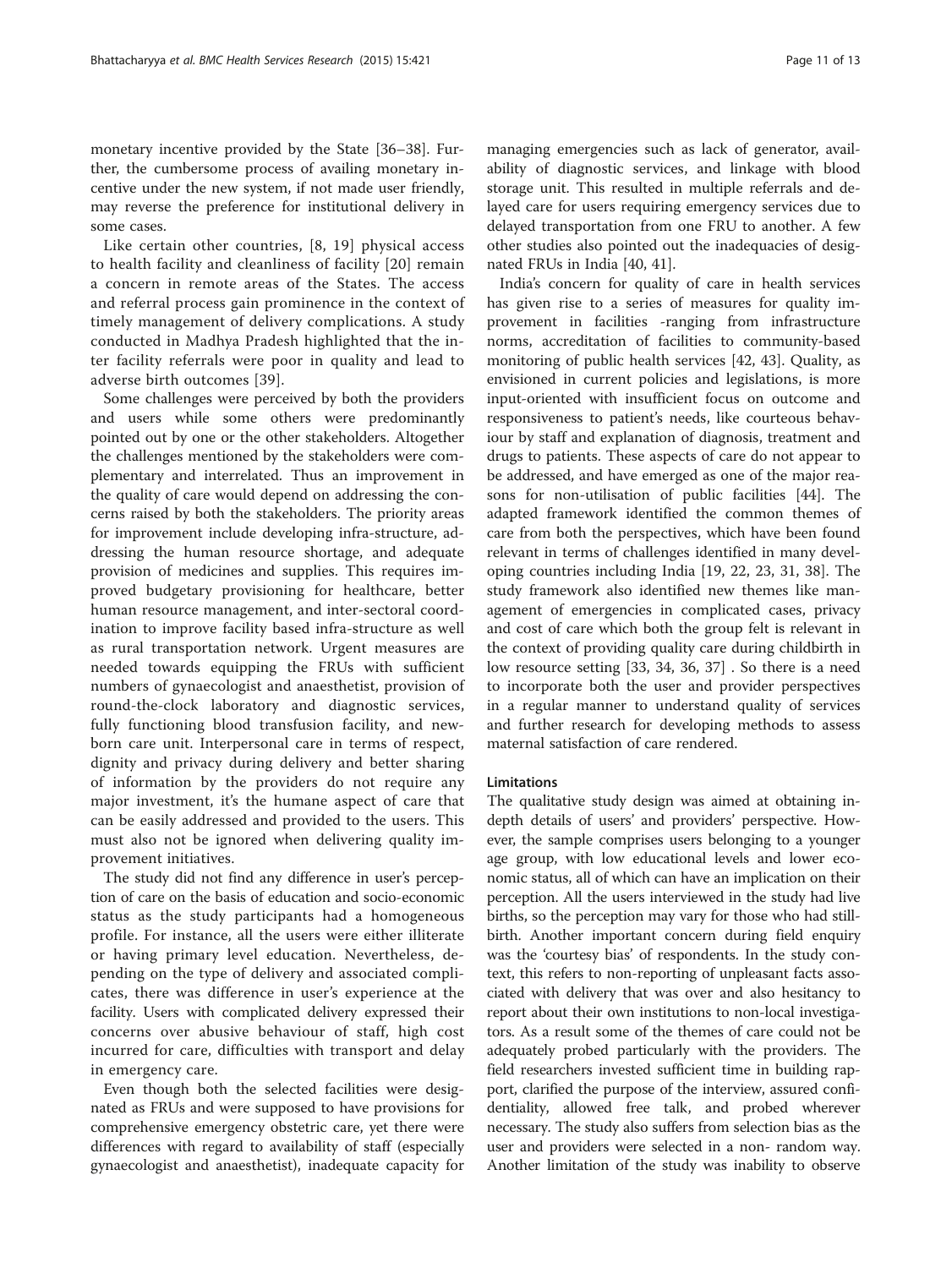<span id="page-11-0"></span>the actual delivery care provided, which could have substantiated the challenges that a user and provider narrated in provision of maternity care.

#### Conclusion

The study highlighted the common challenges, in terms of the difficulty that the users experienced and the challenges the providers faced in delivering the services. The challenges are apparent in terms of access and referral process, poor management of complicated cases due to inadequate human resource and provision of medicine and supplies. The difference in perspective between users and providers is reflected in connection with respect, dignity and privacy during delivery, sharing of information and cost of care. The key challenges identified by both the groups can be prioritized, when developing quality improvement program in the health facilities. The identified components of care can match the supply with the demand for care and make the services truly responsive to user needs.

#### Additional file

[Additional file 1:](http://www.biomedcentral.com/content/supplementary/s12913-015-1077-8-s1.docx) In-depth interview guide for study participants. (DOCX 33 kb)

#### Abbreviations

FRU: First referral unit; ASHA: Accredited social health activist; CHW: Community health worker; Ns: Nurses; Dr: Medical officer, gynaecologist and anaesthetist; Wn: Woman who had a normal vaginal delivery; Wc: Woman who had complicated delivery; IDI: In-depth Interviews.

#### Competing interests

The authors declare that they have no competing interests.

#### Authors' contributions

SB conceived the study, participated in its design, and drafted the manuscript. AI participated in data collection, analysis and drafting of the manuscript. PR participated in data collection and analysis. AS contributed to the analysis and revision of the draft. BIA participated in conceiving and designing the study, guided the analysis and reviewed the draft. All authors read and approved the final manuscript.

#### Authors' information

Not applicable.

#### Availability of data and materials

Not applicable.

#### Acknowledgements

The work was supported by a Wellcome Trust Capacity Strengthening Strategic Award to the Public Health Foundation of India and a consortium of UK universities.

#### Funding

This work was supported by a Wellcome Trust Capacity Strengthening Strategic Award to the Public Health Foundation of India and a consortium of UK universities.

#### Author details

<sup>1</sup>Public Health Foundation of India, Plot no. 47, Sector 44, Institutional Area, Gurgaon, Haryana 122002, India. <sup>2</sup>London School of Hygiene and Tropical Medicine, Keppel Street, London WC1E 7HT, UK.

Received: 27 May 2015 Accepted: 18 September 2015 Published online: 27 September 2015

#### References

- 1. World Health Organization. Trends in maternal mortality1990-2010 who, unicef, unfpa and the world bank estimates. Geneva: World Bank Estimates; 2012.
- 2. Austin A, Langer A, Salam RA, Lassi ZS, Das JK, Bhutta ZA. Approaches to improve quality of maternal and newborn health care: An overview of the evidence. Reprod Health J. 2014;11 Suppl 2:S1.
- 3. Das JK, Kumar R, Salam RA, Lassi ZS, Bhutta ZA. Evidence from facility level inputs to improve quality of care for maternal and newborn health: Interventions and findings. Reprod Health J. 2014;11 Suppl 2:S4.
- 4. Akin J, Hutchison P. Health care facility choice and the phenomenon of by passing. Health Policy Plan. 1999;14:135–51.
- 5. Andaleeb SS. Service quality perceptions and patient satisfaction: A study of hospitals in a developing country. Soc Sci Med. 2001;52:1359–70.
- 6. Baltussen RM, Ye Y, Haddad S, Sauerborn RS. Perceived quality of care of primary health care services in Burkina Faso. Health Policy Plan. 2002;17(1):42–8.
- 7. Bazant ES, Koenig MA. Women's satisfaction with delivery care in Nairobi's informal settlements. Int J QualHealthCare. 2009;21(2):79–86.
- 8. Duong DV, Binns CW, Lee AH, Hipgrave DB. Measuring client-perceived quality of maternity services in rural Vietnam. Int J Qual Health Care. 2004;16(6):447–52.
- 9. Hulton LA, Matthews Z, Stones RW. Applying a framework for assessing the quality of maternal health services in urban India. Soc Sci Med. 2007;64:2083–95.
- 10. Engender Health: COPE handbook: a process for improving quality in health services. New York: United States of America; 2003.
- 11. Thomason J, Edwards K. Using indicators to assess quality of hospital services in Papua New Guinea. Int J Health Plann Manag. 1991;6:309–11.
- 12. Donabedian A. The definition of quality and approaches to its assessment. Ann Harbor: Health Administration Press; 1980.
- 13. Haddad S, Fournier P, Machouf N, Yatara F. What does quality mean to lay people? Community perceptions of primary care services in Guinea. Soc Sci Med. 1998;47:381–94.
- 14. Hulton LA, Matthews Z, Stones RW: A framework for the evaluation of quality of care in maternity services. Southampton, UK: University of Southampton; 2000.<http://core.ac.uk/download/pdf/29877.pdf> April 2001, accessed on 20th November, 2014
- 15. Registrar General of India: Sample Registration System Bulletin. New Delhi. 2011;46:1.
- 16. Registrar General of India: Special Bulletin on Maternal Mortality in India 2007–09. New Delhi; 2011.
- 17. International Institute for Population Sciences: District Level Household and Facility Survey (DLHS-3) 2007–08. Mumbai; 2010.
- 18. Srivastava A, Avan BI, Rajbangshi P, Bhattacharyya S. Determinants of women's satisfaction with maternal health care: a review of literature from developing countries. BMC Pregnancy Childbirth. 2015;15:97.
- 19. Senarath U, Fernando DN, Rodrigo I. Factors determining client satisfaction with hospital-based perinatal care in Sri Lanka. Tropical Med Int Health. 2006;11(9):1442–51.
- 20. Mateji B, Milievi MA, Vasi V, Djikanovi B. Maternal satisfaction with organized perinatal care in Serbian public hospitals. BMC Pregnancy Childbirth. 2014;14:14.
- 21. Church K, Wringe A, Fakudze P, Kikuvi J, Simelane D, Mayhew SH. The integra initiative. AIDS Patient Care and STDs. 2012;26(11):662–73.
- 22. D'Ambruoso L, Abbey M, Hussein J. Please understand when I cry out in pain: women's accounts of maternity services during labour and delivery in Ghana. BMC Public Health. 2005;5:140.
- 23. Das P, Basu M, Tikadar T, Biswas GC, Mirdha P, Pal R. Client satisfaction on maternal and child health services in rural Bengal. Indian J Community Med. 2010;35(4):478–81.
- 24. Duff LA, Donna LL, Laila BA. Evaluating satisfaction with maternity care in women from minority ethnic communities: development and validation of a Sylheti questionnaire. Int J Qual Health Care. 2001;13(3):215–30.
- 25. Fung Colman SC, Mercer SW. A qualitative study of patients' views on quality of care consultations in Hongkong and comparison with the UK CARE Measure. BMC Fam Pract. 2009;10:10.